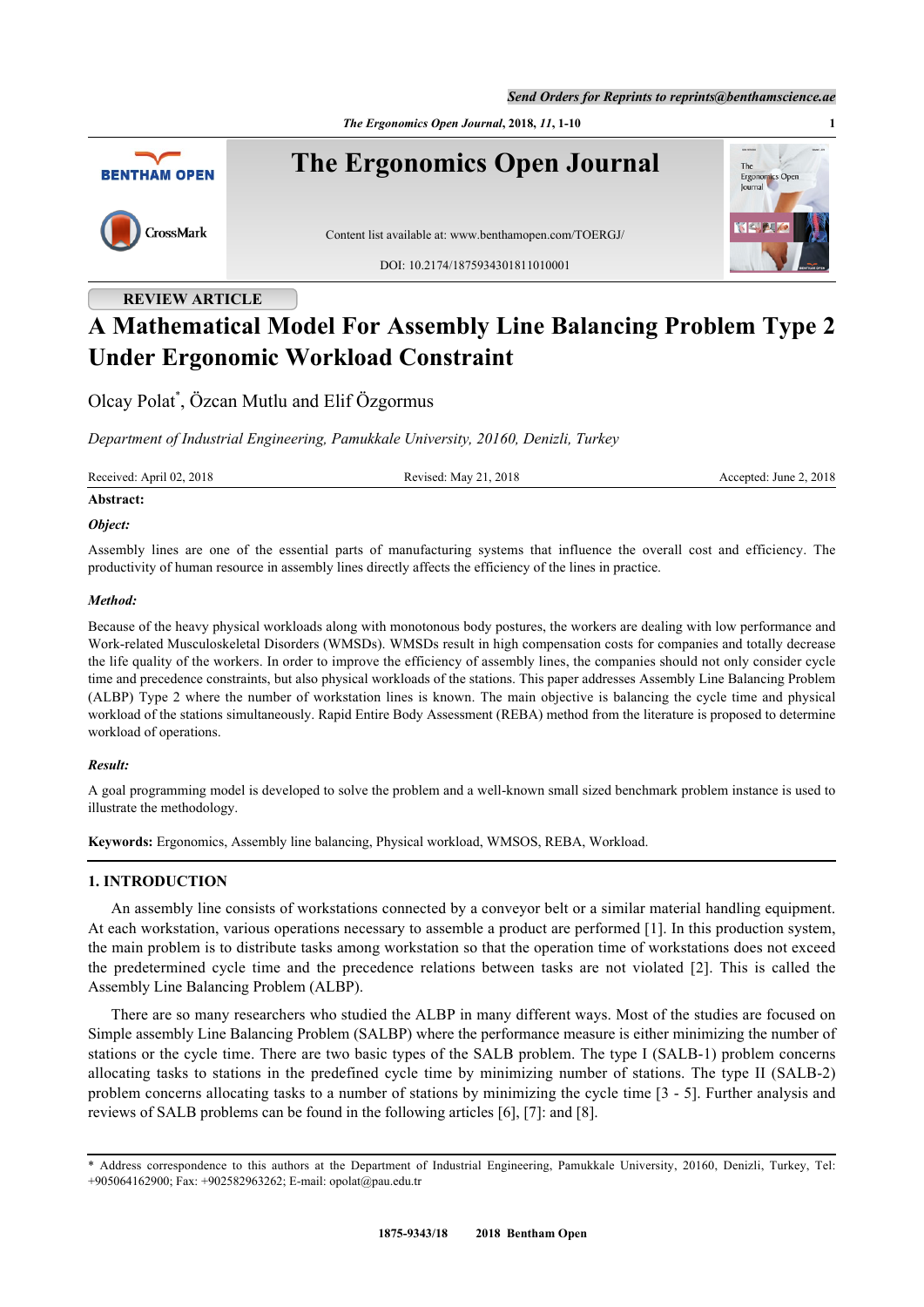#### **2** *The Ergonomics Open Journal, 2018, Volume 11 Polat et al.*

The productivity of assembly lines is directly affected by human resource in practice. Since assembly line workers are subject to repetitive motions and heavy work load, their performances fluctuate and their health can be influenced negatively. "Monotonous body postures during repetitive jobs negatively affect assembly-line workers with the developing of Work-related Musculoskeletal Disorders (WMSDs)" [\[9](#page-8-0)]. These problems decrease the quality of life the workers and result in high medical expenditures for the company[[10](#page-8-1), [11\]](#page-8-2). Therefore, the physical workload and ergonomical conditions of the stations should be optimized with the cycle time or precedence constraint simultaneously in assembly lines [\[1](#page-7-0)]. For example in Fig. (**[1](#page-1-0)**), all of the workstation have almost equal station times however the distribution of the workloads among workstations are unbalanced and the worloads of 4 workstations are above the ergonomic risk level (red line).

<span id="page-1-0"></span>

Fig. (1). Assembly line balancing without considering workloads and ergonomic risk levels.

In this study, the type II (SALB-2) problem is addressed concerning the health and safety aspects. In spite of the wide research in ALBP, the number of papers that take into account ergonomical factors in the literature is In this study, We propose a model that aims to balance the overall physical workload for each workstation by using REBA (Rapid Entire Body Assessment). The rest of the paper is organized as follows: in Section 2, the literature review for assembly line balancing problem under physical work load is presented. The methods of evaluating physical workload is addressed and REBA is introduced in Section 3. Mixed Integer programming model is given in section 4. A randomly generated problem instance is solved in next section in order to validate the model. Finally, concluding remarks and future research directions are mentioned in the last section.

# **2. LITERATURE REVIEW**

Assembly line balancing problems that incorporate ergonomical factors have recently attracted many researchers. According to Lin, Drury [\[12](#page-8-3)], ergonomical factors has great influence in the quality of the product and the motivation of workers. Yeow and Nath Sen [\[13](#page-8-4)] have improved the ergonomical conditions of assembly lines and observed that the production cost has decreased, the efficiency and the level of quality has increased.

Studies in the field of ergonomics and occupational health have shown that excessive workload is one of the main reasons for work-related injuries. For instance, Carnahan, Norman [[14](#page-8-5)] investigated three line balancing heuristics (a ranking heuristics, a combinatorial genetic algorithm, and a problem space genetic algorithm) that incorporate physical demand criteria to solve the problem. They aimed to minimize the cycle time and the maximum manual gripping demands required by the workers. Battini, Faccio[[15](#page-8-6)] analyzed how ergonomics and assembly system design techniques are intimately related and developed a new theoretical framework that takes into account technological variables (related to work times and methods), environmental variables (*i.e.* absenteeism, staff turnover, work force motivation) and ergonomics evaluations (*i.e.* human diversity). Di Benedetto and Fanti [\[16\]](#page-8-7) presented a software tool named ErgoAnalysis that makes it easy to control the whole production process and produces a Risk Index for the actual work tasks in an assembly line. Deng and Lin [\[17](#page-8-8)] proposed RULA method to measure the difficulty of each task element in each work station. Al-Zuheri, Xing [[18](#page-8-9)] studied ergonomical assembly line balancing problem for walking workers and improved the efficiency of the line. Pulkurte, Masilamani[[19](#page-8-10)] mainly focused on improving overall efficiency of multi-model assembly line by identifying and eliminating non-value added activities. Furthermore, REBA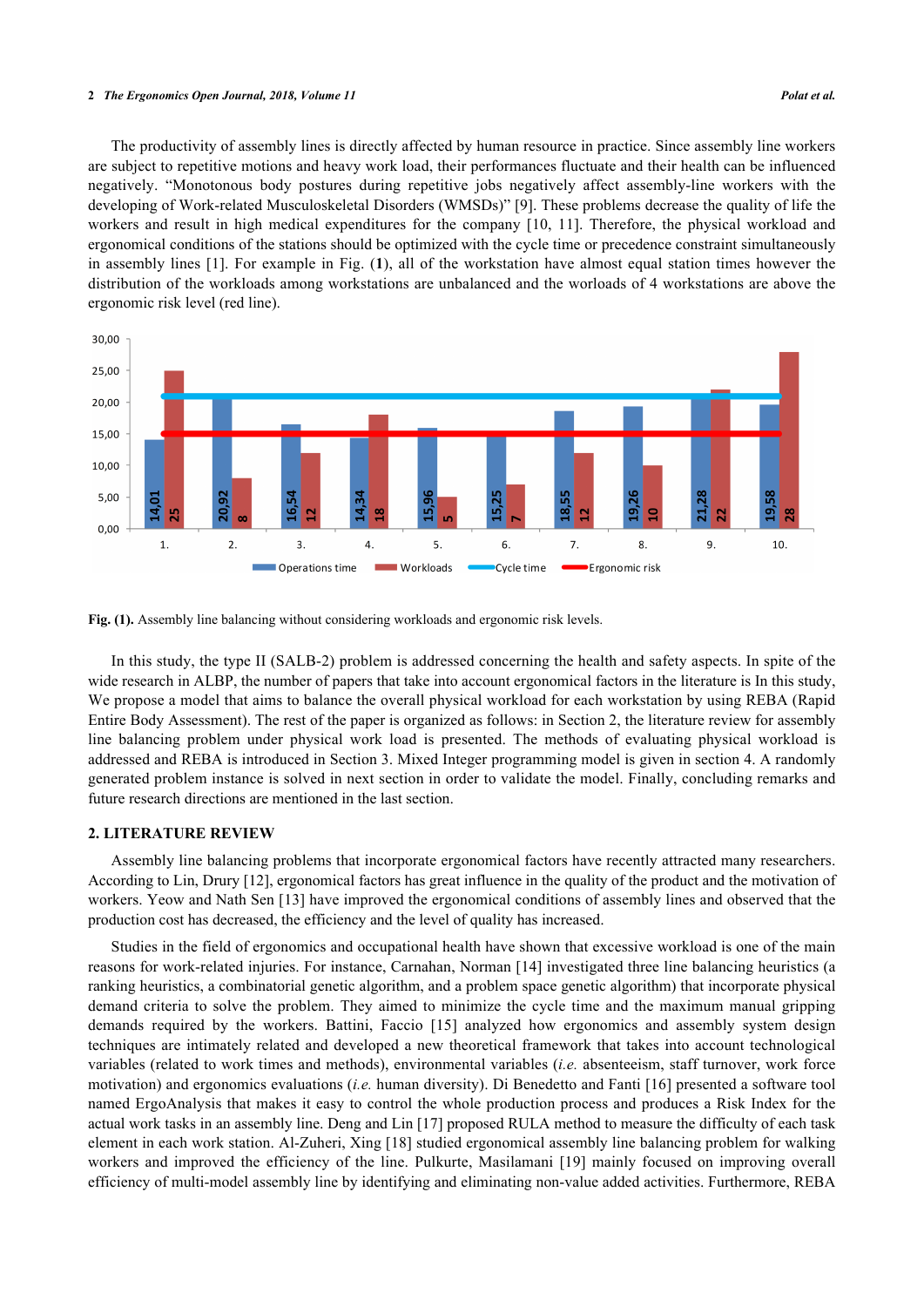is used to analyze the posture of workers to eliminate operator movements.

The main reason of Work-related Musculoskeletal Disorders (WMSDs) is monotonous body postures during repetitive jobs [[20](#page-8-11)]. Rajabalipour Cheshmehgaz, Haron [[9\]](#page-8-0) developed a model that enables to change worker's body postures regularly. They used fuzzy goal programming and an appropriate genetic algorithm was developed to deal with the model.

There are some studies that considers "physical workload" as an extra constraint in design of ergonomical assembly lines. For instance, Choi [[21\]](#page-8-12) proposed a zero-one goal-programming model that combines the overload of processing time and physical workload with various risk elements. Otto and Scholl [[22\]](#page-8-13) introduced a two stage model that takes into account ergonomical risks of work places. In the first stage, line was balanced without considering ergonomical risks and then in the second stage, line was re-balanced considering ergonomic risk factors by using tabu search algorithm. Xu, Ko [\[23](#page-8-14)] developed a linear model to link work-worker assignment to the upper extremity ergonomic measures based on the guideline from American Conference of Governmental Industrial Hygienists. The case studies of this paper showed that the new model could effectively balance and control exposure levels in the upper extremity while not significantly decreasing line efficiency. Mutlu and Özgörmüş [[1\]](#page-7-0) considered the physical workload of a task as a fuzzy concept and proposed a fuzzy linear programming model for type 1 ALBP. The proposed model was applied to an assembly line balancing problem in a textile company.

Bautista, Batalla [[24\]](#page-8-15) incorporated ergonomic factors to the time and space constrained Assembly Line Balancing Problem for mixed product lines. Kara, Atasagun [[25\]](#page-8-16) proposed a model that is essentially a cost-oriented formulation for ALB under psychological strain, physical strain, worker skills, multiple workers, equipment, working postures and illumination level restrictions. The model minimizes the overall cost associated with operating costs of workforce and resources utilized under the ergonomics and resource restrictions. Battini, Delorme [[26](#page-8-17)] and Battini, Delorme [\[27\]](#page-8-18), proposed a multi-objective model based on the energy expenditure, used to estimate the ergonomics level. Battini, Calzavara [\[28\]](#page-8-19) and Battini, Calzavara [[29](#page-8-20)] integrated ALB and parts feeding problems by incorporating ergonomic considerations. Sgarbossa, Battini [\[30\]](#page-8-21) considered mixed-model ALBP under ergonomics aspects. Bautista, Batalla-García [[31\]](#page-9-0), Bautista, Alfaro-Pozo [\[32](#page-9-1)] presented a family of line balancing models that consider temporal and spatial attributes while incorporating ergonomic risk attributes.

Akyol and Baykasoğlu [\[33\]](#page-9-2) provided a mathematical model and a heuristic approach for assembly line worker assignment and balancing problem which considers ergonomic risks. Baykasoglu, Tasan [[34\]](#page-9-3) considered ergonomic factors on assembly line design level and used OCRA method to determine ergonomic risks and rule-based constructive search algorithm to solve the problem. Recently, Tiacci and Mimmi [[35\]](#page-9-4) integrated ergonomic risks evaluation through OCRA index for balancing mixed model stochastic assembly lines. Otto and Battaïa [[36](#page-9-5)] examined the optimization models incorporating physical ergonomic risks for assembly line balancing and job rotation scheduling. The ergonomists, production managers and operations researchers interested this subject may read their survey paper in detail.

As seen from above, studies in ALBP literature under ergonomic conditions includes models and solution approaches for Type 1 problem and as long as our knowledge, the related literature for type 2 ALBP is very limited. This study aims to fulfill this gap in the literature by providing a goal programming model to balance the overall physical workload risks through REBA method for each workstation along with minimizing cycle time.

#### **3. THE PHYSICAL WORKLOAD ASSESSMENT**

Although the use of mechanization in assembly line systems is increased humans are still the most important part of the assemble lines. Occupational health problems such as Work Related Musculoskeletal Disorders (WMSDs) are verry common among assembly workers. However, the number of Work-related Musculoskeletal Disorders (WMSDs) still increases. Especially in highly industrialized countries, these work related injuries causes costly health care problems. This includes the loss of income, the medical expenses, and the lost of production. To avoid this type of problems, the physical workload and the risk level of job should be assessed in production systems.

The physical workload is a multidimensional concept since there are several factors that affect the measurement process such as (1) demands of work activities (2) the condition of the workplace, and (3) environmental conditions [\[37](#page-9-6)].

Main methods used to assess physical workload are direct methods, observational methods, subjective methods, and other psycho-physiological methods [\[38\]](#page-9-7). The most common workload assessment methods are the Job Strain Index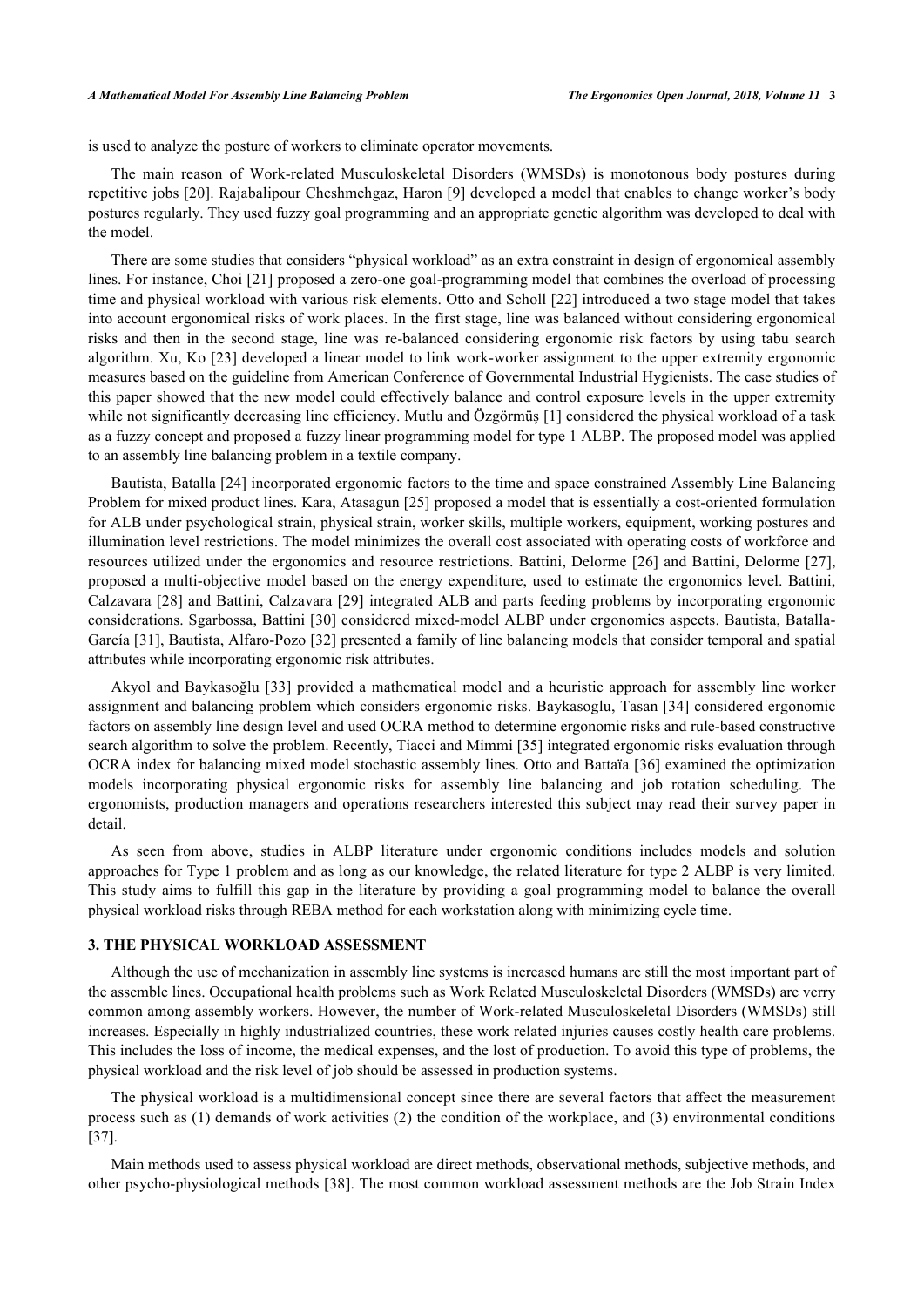#### **4** *The Ergonomics Open Journal, 2018, Volume 11 Polat et al.*

(JSI) [[39\]](#page-9-8); the National Institute for Occupational Safety and Health (NIOSH) lifting equation; the Rapid Entire Body Assessment (REBA) [\[40\]](#page-9-9); the rapid upper limp assessment (RULA) [[41](#page-9-10)]; the Manual handling Assessment Charts (MAC); and the Assessment of Repetitive Tasks (ART) The selection of suitable method is important since they are intended to measure workloads of the jobs that have certain condions. A recent study of Roman-Liu [[42\]](#page-9-11) compares these methods with each other and investigates the pros and cons.

In the proposed model, REBA is used to measure the workload of stations since this method enables to analyze various postures adopted by workers. Researchers started to pay more attention to this method for ALBPs [[1,](#page-7-0) [19](#page-8-10), [43](#page-9-12), [44\]](#page-9-13). REBA is an observational method that is developed to quantify the risk level of various body postures [[40\]](#page-9-9). The basis of the assessment of the degree of exposure is the aggregate position of the body [[45\]](#page-9-14). Traditional REBA method has six basic steps:

- Observe the worker
- Select the body posture to be analyzed.
- Score the posture.
- Record the score to REBA Table
- Calculate the final REBA score
- Determine the risk level

In summary, after the observation of the worker, a general ergonomical analyze of the job and work environment is proceed. In the calculation step, the body parts are divided into two groups: Neck, Trunk and Leg Analysis (Score A) and Arm and Wrist Analysis (Score B) [\[40](#page-9-9)].

In order to determine Score A, trunk, neck and leg positions during the operations are observed and scored. These scores are converted to Score A by using Table **[1](#page-3-0)** and Forve/Load score.

| <b>Table A</b> |        | <b>Neck Score</b> |                   |                 |                   |   |        |          |                   |        |              |               |  |
|----------------|--------|-------------------|-------------------|-----------------|-------------------|---|--------|----------|-------------------|--------|--------------|---------------|--|
|                |        |                   |                   |                 |                   |   |        |          |                   |        |              |               |  |
|                |        |                   | <b>Legs Score</b> |                 | <b>Legs Score</b> |   |        |          | <b>Legs Score</b> |        |              |               |  |
|                |        |                   |                   | <b>CONTRACT</b> | 4                 |   |        |          | 4                 |        |              |               |  |
|                |        |                   | $\sim$            | $\sim$          | 4                 |   | $\sim$ | ◠        | 4                 | $\sim$ |              |               |  |
|                | $\sim$ | $\Omega$          |                   | 4               |                   |   | 4      |          | 6                 | 4      |              | 6             |  |
| Trunk score    | 3      | $\mathbf \Omega$  | 4                 |                 | 6                 | Δ |        | 6        |                   |        | O            |               |  |
|                | 4      | $\sim$            |                   | h               |                   |   | 6      | −        | Ω<br>Λ            | h      | $\mathbf{r}$ | $\Omega$<br>◠ |  |
|                |        | 4                 | 6                 | $\overline{ }$  |                   | h |        | $\Omega$ | Q                 | -      | $\circ$<br>◠ | $\Omega$      |  |

# <span id="page-3-0"></span>**Table 1. Calculation of Score A.**

Then, upper arm, lower arm and wrist positions are investigated and scored. These scores are converted to Score B by using Table **[2](#page-3-1)** and additional coupling score.

# <span id="page-3-1"></span>**Table 2. Calculation of Score B.**

|                 | <b>Lower Arm Score</b> |                    |  |                    |  |  |  |  |  |
|-----------------|------------------------|--------------------|--|--------------------|--|--|--|--|--|
| <b>Table B</b>  |                        |                    |  |                    |  |  |  |  |  |
|                 |                        | <b>Wrist Score</b> |  | <b>Wrist Score</b> |  |  |  |  |  |
|                 |                        |                    |  |                    |  |  |  |  |  |
|                 |                        |                    |  |                    |  |  |  |  |  |
|                 | ◠                      |                    |  |                    |  |  |  |  |  |
|                 |                        |                    |  |                    |  |  |  |  |  |
| Upper arm score |                        |                    |  |                    |  |  |  |  |  |
|                 |                        |                    |  |                    |  |  |  |  |  |
|                 |                        |                    |  |                    |  |  |  |  |  |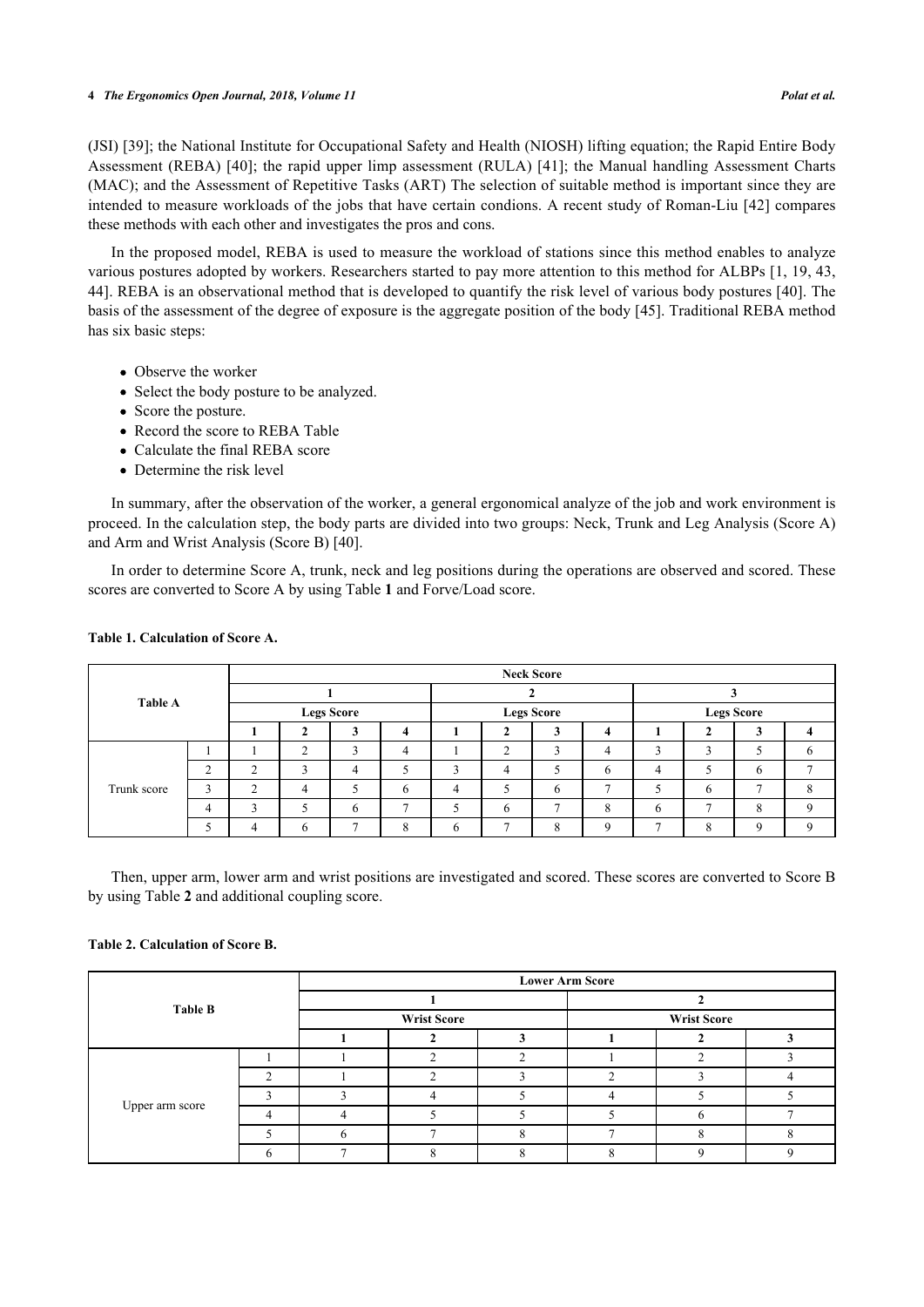#### *A Mathematical Model For Assembly Line Balancing Problem The Ergonomics Open Journal, 2018, Volume 11* **5**

Finally, Score A and Score B combined by using Table **[3](#page-4-0)** and activity score to calculate Score C. Fig. (**[2](#page-4-1)**) presents an example calculation for determination of final REBA score.

#### <span id="page-4-0"></span>**Table 3. Calculation of Score C.**

| Table C. |                | <b>Score B</b> |                |                |                |                |    |        |                |        |               |               |    |  |
|----------|----------------|----------------|----------------|----------------|----------------|----------------|----|--------|----------------|--------|---------------|---------------|----|--|
|          |                |                | $\overline{2}$ | 3              | 4              | 5              | 6  | 7      | 8              | 9      | 10            | 11            | 12 |  |
|          |                |                |                |                | 2              | 3              | 3  | 4      | 5              | 6      | 7             | $\mathcal{I}$ | 7  |  |
|          | 2              |                | $\overline{2}$ | $\overline{2}$ | 3              | $\overline{4}$ | 4  | 5      | 6              | 6      | $\mathcal{I}$ | $\mathcal{I}$ | 8  |  |
|          | 3              | $\overline{2}$ | 3              | 3              | 3              | 4              | 5  | 6      | $\overline{7}$ | $\tau$ | 8             | 8             | 8  |  |
|          | 4              | 3              | 4              | 4              | $\overline{4}$ | 5              | 6  | $\tau$ | 8              | 8      | 9             | 9             | 9  |  |
|          | 5              | 4              | 4              | 4              | 5              | 6              | 7  | 8      | 8              | 9      | 9             | 9             | 9  |  |
|          | 6              | 6              | 6              | 6              | $\overline{ }$ | 8              | 8  | 9      | 9              | 10     | 10            | 10            | 10 |  |
| Score A  | $\overline{7}$ | $\overline{7}$ | $\mathcal{I}$  | $\mathcal{I}$  | 8              | 9              | 9  | 9      | 10             | 10     | 11            | 11            | 11 |  |
|          | 8              | 8              | 8              | 8              | 9              | 10             | 10 | 10     | 10             | 10     | 11            | 11            | 11 |  |
|          | 9              | 9              | 9              | 9              | 10             | 10             | 10 | 11     | 11             | 11     | 12            | 12            | 12 |  |
|          | 10             | 10             | 10             | 10             | 11             | 11             | 11 | 11     | 12             | 12     | 12            | 12            | 12 |  |
|          | 11             | 11             | 11             | 11             | 11             | 12             | 12 | 12     | 12             | 12     | 12            | 12            | 12 |  |
|          | 12             | 12             | 12             | 12             | 12             | 12             | 12 | 12     | 12             | 12     | 12            | 12            | 12 |  |

<span id="page-4-1"></span>

**Fig. (2).** An example REBA assessment worksheet.

Depending on the case, an activity score is also added to score C in order to calculate final REBA score which is scaled between 1 and 15. Based on the calculated final score, the risk level and actions required for the improvement of working conditions on the assessed position can be classified by using (Table **[4](#page-5-0)**).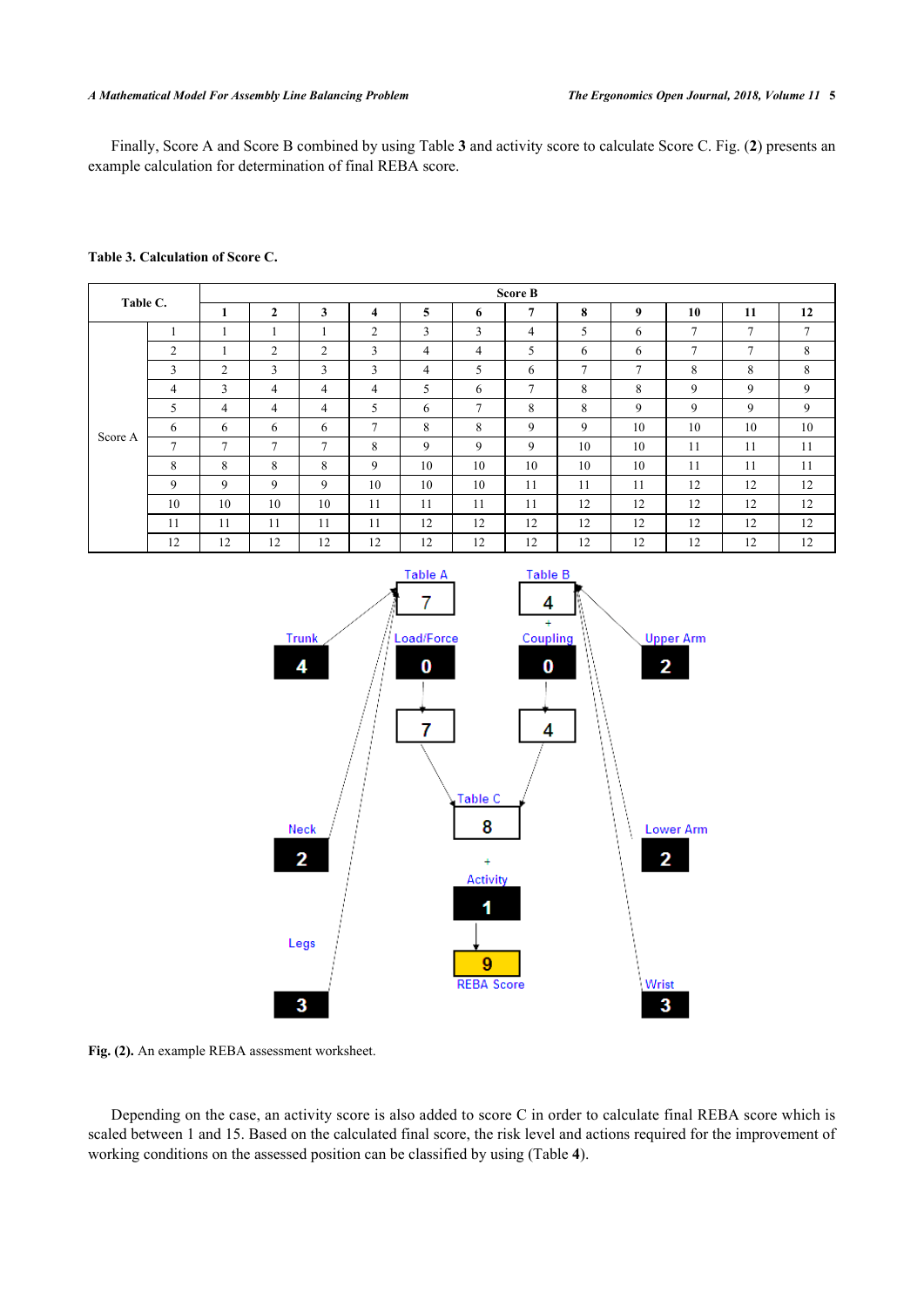| <b>REBA Score</b> | <b>Risk Level</b> | Action           |
|-------------------|-------------------|------------------|
|                   | Negligable        | None necessary   |
| $2 - 3$           | Low               | May be necessary |
| $4 - 7$           | Medium            | Necessary        |
| $8 - 10$          | High              | Necessary soon   |
| $11 - 15$         | Very High         | Necessary now    |

# <span id="page-5-0"></span>**Table 4. Required actions for REBA scores.**

# **4. MATHEMATICAL MODEL**

The SALBP Type 2 minimizes the cycle time for a given a number of workstations under precedence constraint. A goal programming model is developed by considering following assumptions:

- Paced line with fixed cycle time,
- Deterministic operation times,
- No assignment restrictions besides the precedence constraints,
- Every task is assigned to a workstation
- Some tasks should be assigned to certain workstations because of special equipment and area requirements.
- Exceeding workload limit is allowed but penalized.
- One-sided serial line layout.
- For the assessment of physical workload REBA method is used.

Goal Programming Model:

 $i, j \in N$  Operational Set

 *S Workstation Set s S*

*Qi Available stations for task i*

 $P_i$  Set of immediate predecessors of task i in the precedence network  $(P_i \subset N)$ 

*Parameters*

*ti Operation time of task i*

*di Physical workload of task i*

*D Maximum allowed total workload of a station*

*α Cycle time coefficient*

*β Penalty coefficient for exceeding workload limit*

*Decision Variables*

*C Cycle time*

*Xsi 1: if task i assigned to station s, 0: otherwise*

*bs + Positive deviational variable for exceeding workload limit*

*bs - Negative deviational variable for staying under workload limit Objective Functions*

Objective Functions

$$
\min \quad \alpha \cdot C + \beta \cdot \sum_{s \in S} \cdot \left(b_s^+\right)^2 \tag{1}
$$

**Constraints** 

$$
\sum_{s \in Q_i} x_{si} = 1 \qquad \forall i \in N
$$
 (2)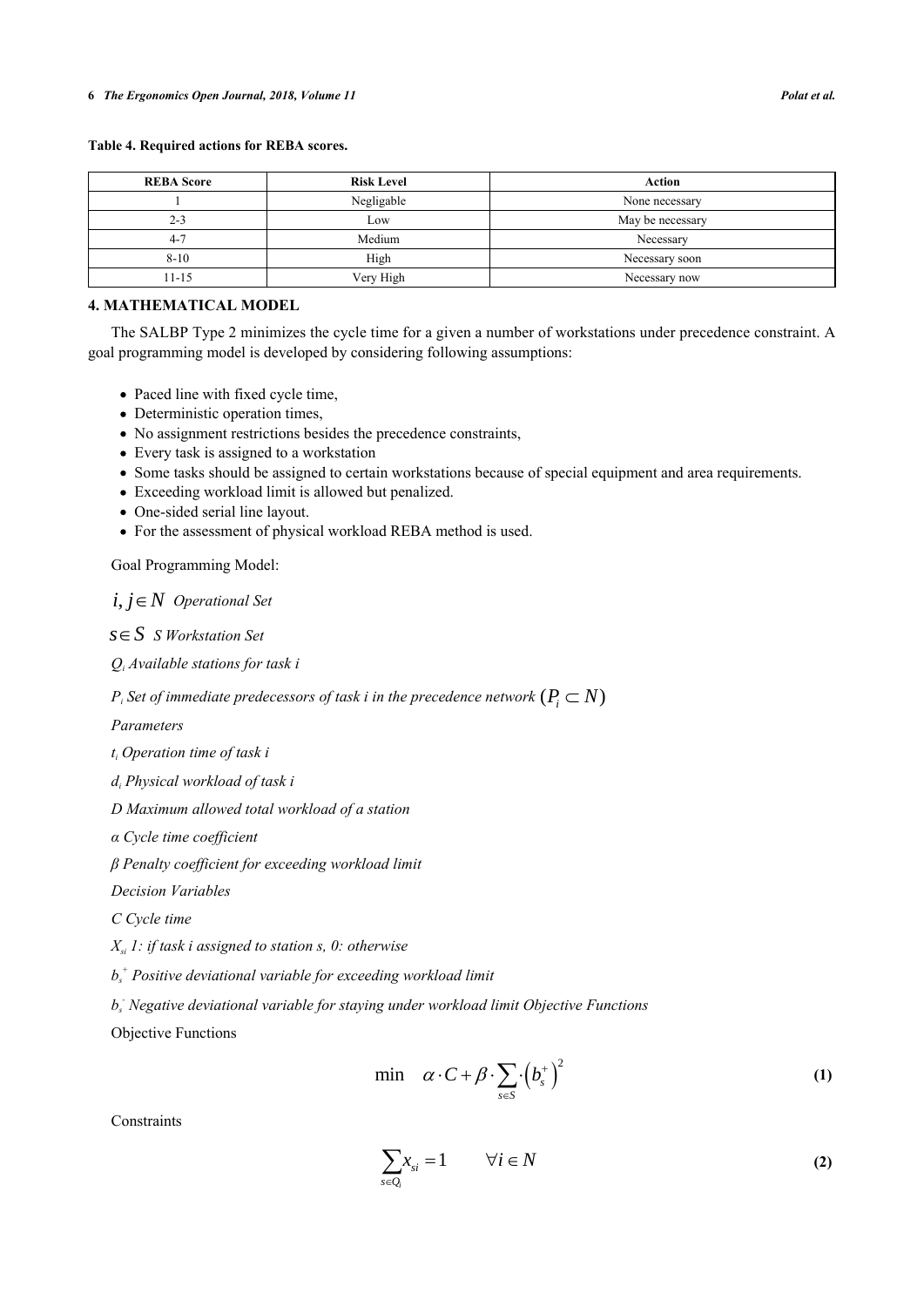$$
\sum_{s \in Q_i} s \cdot x_{si} \le \sum_{s \in Q_j} s \cdot x_{sj} \qquad \forall j \in N, i \in P_j \tag{3}
$$

$$
\sum_{i \in N} t_i \cdot x_{si} \le C \qquad \forall s \in S \tag{4}
$$

$$
\sum_{i\in N} d_i \cdot x_{si} + b_s^- - b_s^+ = D \qquad \forall s \in S
$$
 (5)

$$
x_{si} \in [0,1], b_s^-, b_s^+ \ge 0, \beta \land \alpha \qquad \forall s \in S, i \in N
$$
 (6)

The objective function in Equation (1) minimizes the number cycle time along with balancing physical workload of workstations. Equation (2) guarantees that every task is assigned to a proper workstation. Equation (3) ensures that the precedence relations between tasks are satisfied. Equation (4) ensures that the total station time does not exceed the cycle time. Equation (5) evaluate total physical workload of a workstation. Finally, Equation (6) defines variable domains.

# **5. NUMERICAL INVESTIGATION**

In order to validate the model, a Killbridge test instance which is consist of 45 tasks, is modified for the problem by including randomly generated physical workloads for each task. Table **[5](#page-6-0)** shows predecessors (*P*), durations (*T*) and workloads (*W*) of each task (i) for Killbridge test instance.

|                | $\boldsymbol{P}$ | $\boldsymbol{T}$ | W              |    | $\boldsymbol{P}$ | $\boldsymbol{T}$ | W              | $\mathbf{i}$ | $\boldsymbol{P}$    | $\boldsymbol{T}$ | W              |
|----------------|------------------|------------------|----------------|----|------------------|------------------|----------------|--------------|---------------------|------------------|----------------|
|                |                  | 9                |                | 16 | 15               | 19               | $\overline{2}$ | 31           | 14                  | 7                |                |
| $\overline{2}$ |                  | 9                | $\overline{c}$ | 17 | 14               | 12               | 3              | 32           | 14                  | 4                |                |
| 3              |                  | 10               |                | 18 | 15               | 3                | $\overline{2}$ | 33           | 19,23,24,27         | 15               | $\overline{2}$ |
| 4              | $\overline{c}$   | 10               | 3              | 19 | 16,18            | 7                | $\overline{2}$ | 34           | 33                  | 3                |                |
| 5              | 3                | 17               | $\overline{c}$ | 20 | 19               | 4                | 2              | 35           | 33                  | $\tau$           |                |
| 6              | 4                | 17               | 3              | 21 | 20               | 55               | 3              | 36           | 33                  | 9                |                |
| $\overline{7}$ | ш                | 13               |                | 22 | 21               | 14               | $\overline{c}$ | 37           | 12                  | 4                |                |
| 8              | $\overline{2}$   | 13               | $\overline{2}$ | 23 | 15               | 27               | 1              | 38           | 26, 28, 34, 36      | $\overline{7}$   | 2              |
| 9              | 5,7              | 20               | 3              | 24 | 15               | 29               | $\overline{2}$ | 39           |                     | 5                |                |
| 10             | 6,8              | 20               | $\overline{c}$ | 25 | 14               | 26               | 3              | 40           | 35,38               | 4                |                |
| 11             | 13               | 10               |                | 26 | 17,25            | 6                | 1              | 41           | 9,29,30,31,32,39,40 | 21               | $\overline{2}$ |
| 12             | 13               | 11               |                | 27 | 17               | 5                |                | 42           | 41                  | 12               |                |
| 13             |                  | 6                |                | 28 | 22,27            | 24               | 3              | 43           | 37                  | 6                | 2              |
| 14             | 7,8,13           | 22               | 3              | 29 | 14               | 4                |                | 44           | 42                  | 5                |                |
| 15             | 13               | 11               | $\overline{2}$ | 30 | 14               | 5                |                | 45           | 42                  | 5                |                |

<span id="page-6-0"></span>**Table 5. Data for modified Killbridge test instance.**

The modified problem instance is solved by using IBM ILOG CPLEX Optimization Studio 12.7.1 for 8 opening workstations. The maximum allowed physical workload level is considered as 10 and 8. Table **[6](#page-6-1)** shows the assignments of the tasks to stations without/with workload constraint. According to results in this table, considering workload constraint increases the cycle time of the line by only 1 unit when the workload limit is set to 10. On the other hand, while workloads of the stations vary between 5 and 13 in first case, considering workload constraint provides more balanced workloads that changes between 8 and 10. When the workload limit set to 8, new cycle time became 72 and positive deviational variable for exceeding workload limit increased to 2 for four stations. However, due to objective model formulation physical workloads are more equally distributed despite the total durations of the stations.

# <span id="page-6-1"></span>**Table 6. Station-task assignment matrix without/with physical workload.**

|      | <i>Workload Limit:</i> $\infty$ |      | <b>Workload Limit: 10</b> | <b>Workload Limit: 8</b> |            |  |  |
|------|---------------------------------|------|---------------------------|--------------------------|------------|--|--|
| TTTT | TW                              | TTTT | TW                        | TTTT                     | TW         |  |  |
| 70   |                                 | 66   |                           | 70                       |            |  |  |
| 70   |                                 |      |                           | 64                       | $\sim$     |  |  |
| 70   | 10                              | 70   |                           |                          | $1 \Omega$ |  |  |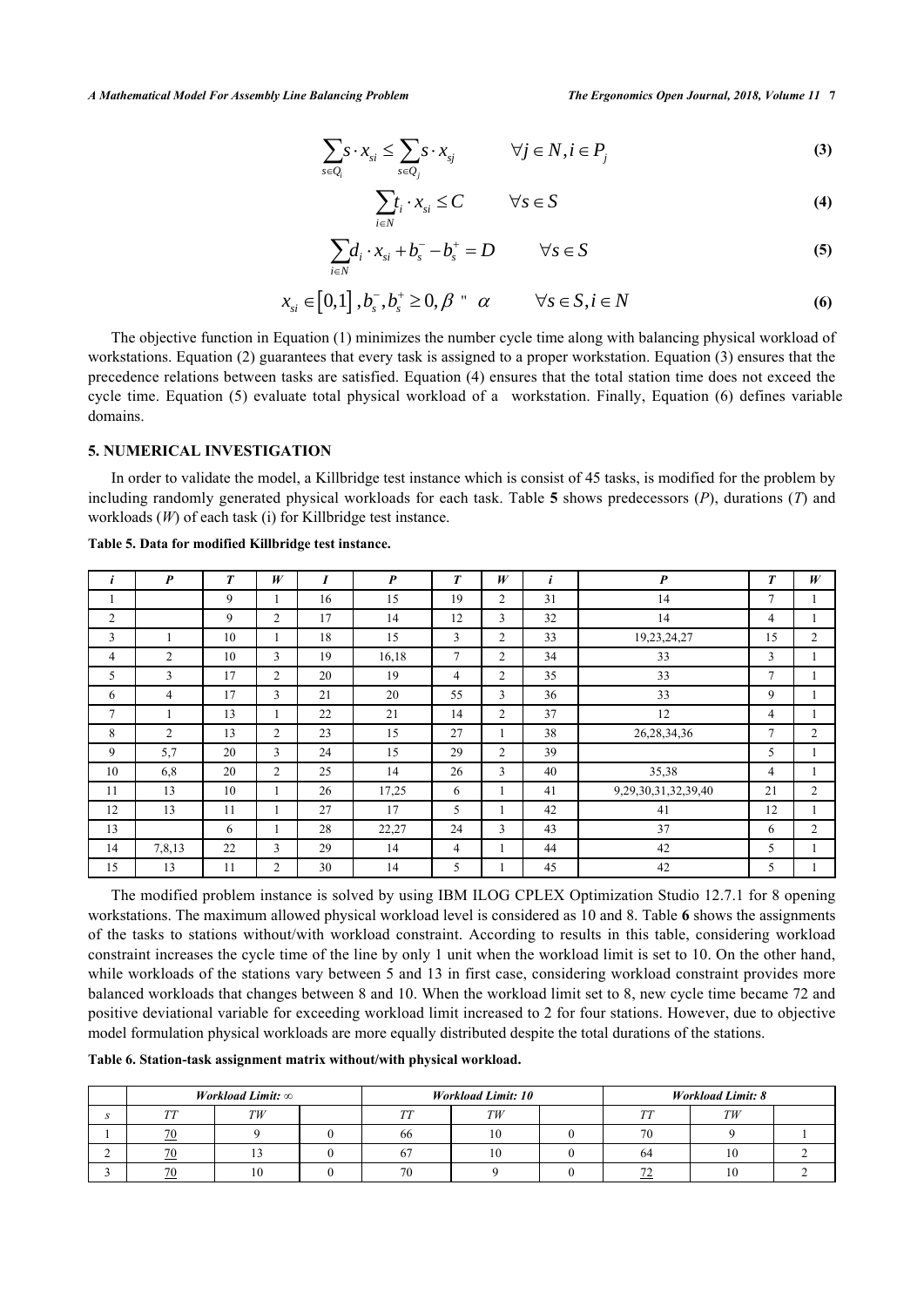#### **8** *The Ergonomics Open Journal, 2018, Volume 11 Polat et al.*

| (Table 6) contd |    |                                 |    |                           |                          |    |  |  |
|-----------------|----|---------------------------------|----|---------------------------|--------------------------|----|--|--|
|                 |    | <i>Workload Limit:</i> $\infty$ |    | <b>Workload Limit: 10</b> | <b>Workload Limit: 8</b> |    |  |  |
|                 |    |                                 |    | 1 V                       |                          |    |  |  |
|                 | 70 |                                 | 70 |                           |                          |    |  |  |
|                 | 69 |                                 |    |                           |                          |    |  |  |
|                 | 66 |                                 |    | 10                        |                          | 10 |  |  |
|                 | 70 |                                 | 70 |                           | 66                       | 10 |  |  |

s: station number, TT: total duration of station, TW: total workload of station, Underlined station durations show cycle times

As seen from the results of Killbridge test instance with randomly generated workloads, considering workloads could not only provide a more balanced line but also reduce the risk of work-related musculoskeletal disorders which may result very expensive medical treatment or compensation costs. Therefore, in the assembly line problems, companies should consider the physical workloads of the stations along with cycle time and precedence constraints.

#### **6. CONCLUSION AND FURTHER RESEARCH**

Nowadays, the importance of human resource and flexibility under changing conditions are key concepts of competitive environment of industries. Quantitative increment in values does not represent the improvement in efficiency or productivity. For this reason, this paper addresses a goal programming model for assembly line balancing problem (ALBP) type 2 under physical workload constraint. As a solution method in assessment of workloads, rapid entire body assessment (REBA) is proposed. In order to validate the model, a small sized test instance with randomly generated workloads is solved by using CPLEX solver. In the future studies, a real case study should be investigated for determination of the workloads using REBA since the problem is widely encountered in practice. Furthermore, since ALBP is proved to be NP-hard problem, heuristic methodologies can be applied to solve this problem for large problem instances.

# **CONSENT FOR PUBLICATION**

Not applicable.

# **CONFLICT OF INTEREST**

The authors declare no conflict of interest, financial or otherwise.

# **ACKNOWLEDGEMENTS**

Initial findings of this work was presented at The 2015 Northeast Decision Sciences Conference, March 20-22, 2015, Cambridge / MA, USA.

# **REFERENCES**

- <span id="page-7-0"></span>[1] Mutlu Ö, Özgörmüş E. A fuzzy assembly line balancing problem with physical workload constraints. Int J Prod Res 2012; 50(18): 5281-91. [\[http://dx.doi.org/10.1080/00207543.2012.709647\]](http://dx.doi.org/10.1080/00207543.2012.709647)
- <span id="page-7-1"></span>[2] Becker C, Scholl A. A survey on problems and methods in generalized assembly line balancing. Eur J Oper Res 2006; 168: 694-715. [\[http://dx.doi.org/10.1016/j.ejor.2004.07.023](http://dx.doi.org/10.1016/j.ejor.2004.07.023)]
- <span id="page-7-2"></span>[3] Scholl A. Balancing and sequencing of assembly lines. New York: Springer-Verlag 1999. [\[http://dx.doi.org/10.1007/978-3-662-11223-6](http://dx.doi.org/10.1007/978-3-662-11223-6)]
- [4] Mutlu O, Polat O, Supciller AA. An iterative genetic algorithm for the assembly line worker assignment and balancing problem of type-II. Comput Oper Res 2013; 40(1): 418-26. [\[http://dx.doi.org/10.1016/j.cor.2012.07.010](http://dx.doi.org/10.1016/j.cor.2012.07.010)]
- <span id="page-7-3"></span>[5] Polat O, Kalayci CB, Mutlu Ö, Gupta SM. A two-phase variable neighbourhood search algorithm for assembly line worker assignment and balancing problem type-II: An industrial case study. Int J Prod Res 2016; 54(3): 722-41. [\[http://dx.doi.org/10.1080/00207543.2015.1055344\]](http://dx.doi.org/10.1080/00207543.2015.1055344)
- <span id="page-7-4"></span>[6] Scholl A, Becker C. State-of-the-art exact and heuristic solution procedures for simple assembly line balancing. Eur J Oper Res 2006; 168(3): 666-93.

[\[http://dx.doi.org/10.1016/j.ejor.2004.07.022](http://dx.doi.org/10.1016/j.ejor.2004.07.022)]

- <span id="page-7-5"></span>[7] Boysen N, Fliedner M, Scholl A. A classification of assembly line balancing problems. Eur J Oper Res 2007; 183(2): 674-93. [\[http://dx.doi.org/10.1016/j.ejor.2006.10.010](http://dx.doi.org/10.1016/j.ejor.2006.10.010)]
- <span id="page-7-6"></span>[8] Boysen N, Fliedner M, Scholl A. Assembly line balancing: Which model to use? Int J Prod Econ 2008; 111: 509-28. [\[http://dx.doi.org/10.1016/j.ijpe.2007.02.026](http://dx.doi.org/10.1016/j.ijpe.2007.02.026)]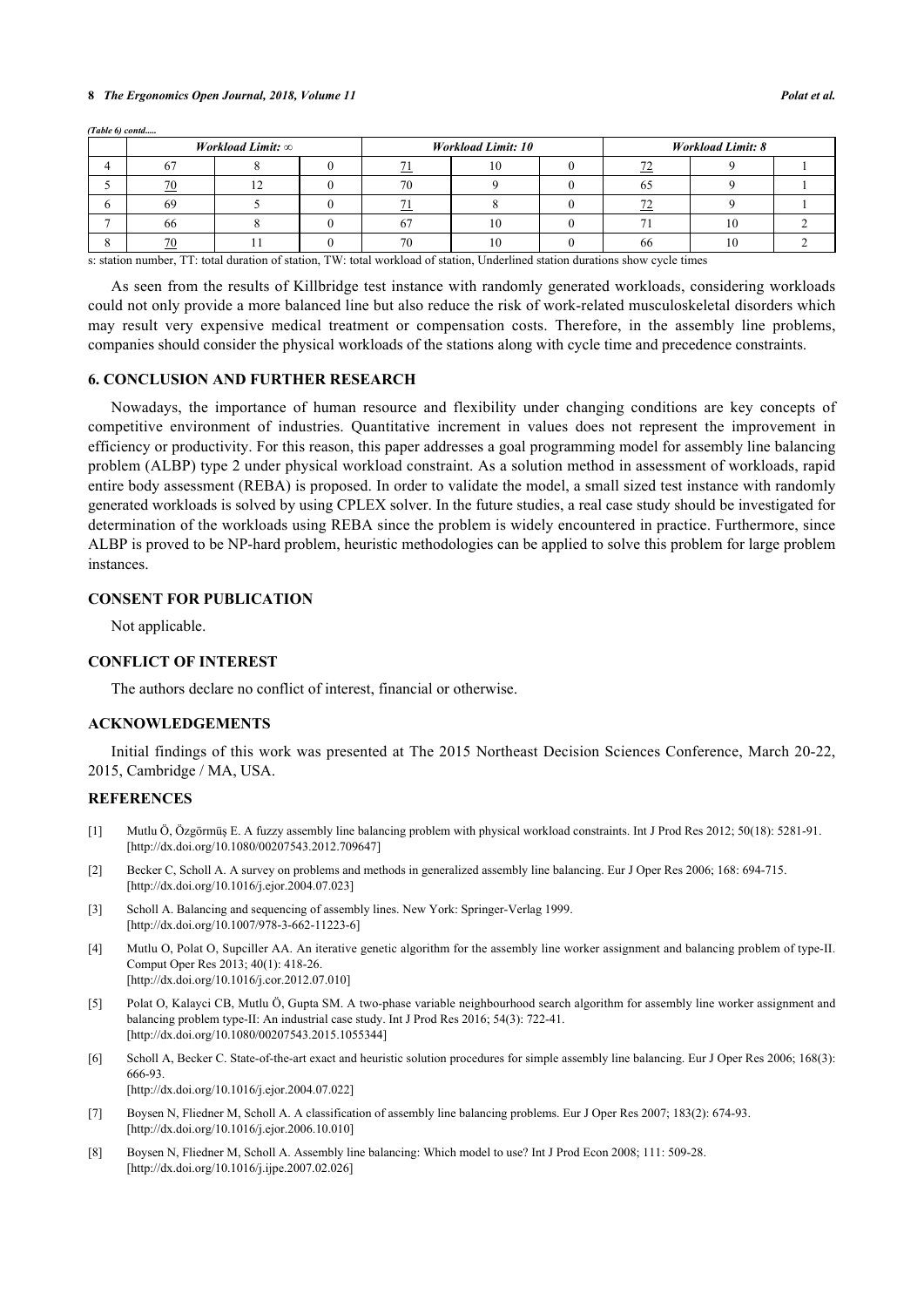- <span id="page-8-0"></span>[9] Rajabalipour Cheshmehgaz H, Haron H, Kazemipour F, Desa MI. Accumulated risk of body postures in assembly line balancing problem and modeling through a multi-criteria fuzzy-genetic algorithm. Comput Ind Eng 2012; 63(2): 503-12. [\[http://dx.doi.org/10.1016/j.cie.2012.03.017](http://dx.doi.org/10.1016/j.cie.2012.03.017)]
- <span id="page-8-1"></span>[10] Kalınkara V, Özkaya K, Polat O. Mobilya Sektörü Çalışanlarında Fiziksel Zorlanmanın Belirlenmesi. Mühendislik Bilimleri ve Tasarım Dergisi 2017; 5: 1-12. [\[http://dx.doi.org/10.21923/jesd.82230\]](http://dx.doi.org/10.21923/jesd.82230)
- <span id="page-8-2"></span>[11] Polat O, Mutlu Ö, Çakanel H, Doğan O, Özçetin E, Şen E. Bir Mobilya Fabrikasında Çalışan İşçilerin Çalışma Duruşlarının REBA Yöntemi ile Analizi. Mühendislik Bilimleri ve Tasarım Dergisi 2017; 5: 263-8. [\[http://dx.doi.org/10.21923/jesd.41742\]](http://dx.doi.org/10.21923/jesd.41742)
- <span id="page-8-3"></span>[12] Lin L, Drury CG, Kim SW. Ergonomics and quality in paced assembly lines. Hum Factors Ergon Manuf Serv Ind 2001; 11(4): 377-82. [\[http://dx.doi.org/10.1002/hfm.1020\]](http://dx.doi.org/10.1002/hfm.1020)
- <span id="page-8-4"></span>[13] Yeow PHP, Nath Sen R. Productivity and quality improvements, revenue increment, and rejection cost reduction in the manual component insertion lines through the application of ergonomics. Int J Ind Ergon 2006; 36(4): 367-77. [\[http://dx.doi.org/10.1016/j.ergon.2005.12.008](http://dx.doi.org/10.1016/j.ergon.2005.12.008)]
- <span id="page-8-5"></span>[14] Carnahan B, Norman B, Redfern M. Incorporating Physical Demand Criteria into Assembly Line Balancing. IIE Trans 2001; 33(10): 875-87. [\[http://dx.doi.org/10.1080/07408170108936880\]](http://dx.doi.org/10.1080/07408170108936880)
- <span id="page-8-6"></span>[15] Battini D, Faccio M, Persona A, Sgarbossa F. New methodological framework to improve productivity and ergonomics in assembly system design. Int J Ind Ergon 2011; 41(1): 30-42. [\[http://dx.doi.org/10.1016/j.ergon.2010.12.001](http://dx.doi.org/10.1016/j.ergon.2010.12.001)]
- <span id="page-8-7"></span>[16] Di Benedetto R, Fanti M. An integrated tool to support engineers for WMSDs risk assessment during the assembly line balancing. Work 2012; 41(Suppl. 1): 2329-33. [PMID: [22317063\]](http://www.ncbi.nlm.nih.gov/pubmed/22317063)
- <span id="page-8-8"></span>[17] Deng Q, Lin J. Task Difficulty Balancing Analysis in Assembly Line Balancing. Adv Sci Lett 2012; 5(2): 745-8. [\[http://dx.doi.org/10.1166/asl.2012.1811\]](http://dx.doi.org/10.1166/asl.2012.1811)
- <span id="page-8-9"></span>[18] Al-Zuheri A, Xing K, Luong L. Mathematical modelling for process design of walking worker assembly line in productivity and ergonomics perspectives. International Journal of Industrial and Systems Engineering 2013; 14(1): 104-37. [\[http://dx.doi.org/10.1504/IJISE.2013.052923\]](http://dx.doi.org/10.1504/IJISE.2013.052923)
- <span id="page-8-10"></span>[19] Pulkurte R, Masilamani R, Sonpatki S, Dhake R. Cycle time reduction in assembly line through layout improvement, ergonomics analysis and lean principles. Inter J of Applied Sci and Eng Res 2014; 3(2): 455463.
- <span id="page-8-11"></span>[20] Özkaya K, Polat O, Kalınkara V. Physical Workload Assessment of Workers in Furniture Industry Using the OWAS Method. The Ergonomics Open Journal 2018; 1-15. In Press
- <span id="page-8-12"></span>[21] Choi G. A goal programming mixed-model line balancing for processing time and physical workload. Comput Ind Eng 2009; 57(1): 395-400. [\[http://dx.doi.org/10.1016/j.cie.2009.01.001](http://dx.doi.org/10.1016/j.cie.2009.01.001)]
- <span id="page-8-13"></span>[22] Otto A, Scholl A. Incorporating ergonomic risks into assembly line balancing. Eur J Oper Res 2011; 212(2): 277-86. [\[http://dx.doi.org/10.1016/j.ejor.2011.01.056](http://dx.doi.org/10.1016/j.ejor.2011.01.056)]
- <span id="page-8-14"></span>[23] Xu Z, Ko J, Cochran DJ, Jung M-C. Design of assembly lines with the concurrent consideration of productivity and upper extremity musculoskeletal disorders using linear models. Comput Ind Eng 2012; 62(2): 431-41. [\[http://dx.doi.org/10.1016/j.cie.2011.10.008](http://dx.doi.org/10.1016/j.cie.2011.10.008)]
- <span id="page-8-15"></span>[24] Bautista J, Batalla C, Alfaro R. Incorporating Ergonomics Factors into the TSALBP.. Advances in Production Management Systems Competitive Manufacturing for Innovative Products and Services. Springer Berlin Heidelberg Germany: IFIP Advances in Information and Communication Technology. 2013; 397: pp. 413-20.
- <span id="page-8-16"></span>[25] Kara Y, Atasagun Y, Gökçen H, Hezer S, Demirel N. An integrated model to incorporate ergonomics and resource restrictions into assembly line balancing. Int J Comput Integrated Manuf 2014; 1-11.
- <span id="page-8-17"></span>[26] Battini D, Delorme X, Dolgui A, Sgarbossa F. Assembly line balancing with ergonomics paradigms: Two alternative methods. IFAC-PapersOnLine 2015; 48(3): 586-91. [\[http://dx.doi.org/10.1016/j.ifacol.2015.06.145](http://dx.doi.org/10.1016/j.ifacol.2015.06.145)]
- <span id="page-8-18"></span>[27] Battini D, Delorme X, Dolgui A, Persona A, Sgarbossa F. Ergonomics in assembly line balancing based on energy expenditure: A multiobjective model. Int J Prod Res 2016; 54(3): 824-45. [\[http://dx.doi.org/10.1080/00207543.2015.1074299\]](http://dx.doi.org/10.1080/00207543.2015.1074299)
- <span id="page-8-19"></span>[28] Battini D, Calzavara M, Otto A, Sgarbossa F. The Integrated Assembly Line Balancing and Parts Feeding Problem with Ergonomics Considerations. IFAC-PapersOnLine 2016; 49(12): 191-6. [\[http://dx.doi.org/10.1016/j.ifacol.2016.07.594](http://dx.doi.org/10.1016/j.ifacol.2016.07.594)]
- <span id="page-8-20"></span>[29] Battini D, Calzavara M, Otto A, Sgarbossa F. Preventing ergonomic risks with integrated planning on assembly line balancing and parts feeding 2018.
- <span id="page-8-21"></span>[30] Sgarbossa F, Battini D, Persona A, Visentin V. Including Ergonomics Aspects into Mixed-Model Assembly Line Balancing Problem. In: Goonetilleke R, Karwowski W, Eds. Proceedings of the AHFE 2016 International Conference on Physical Ergonomics and Human Factors.